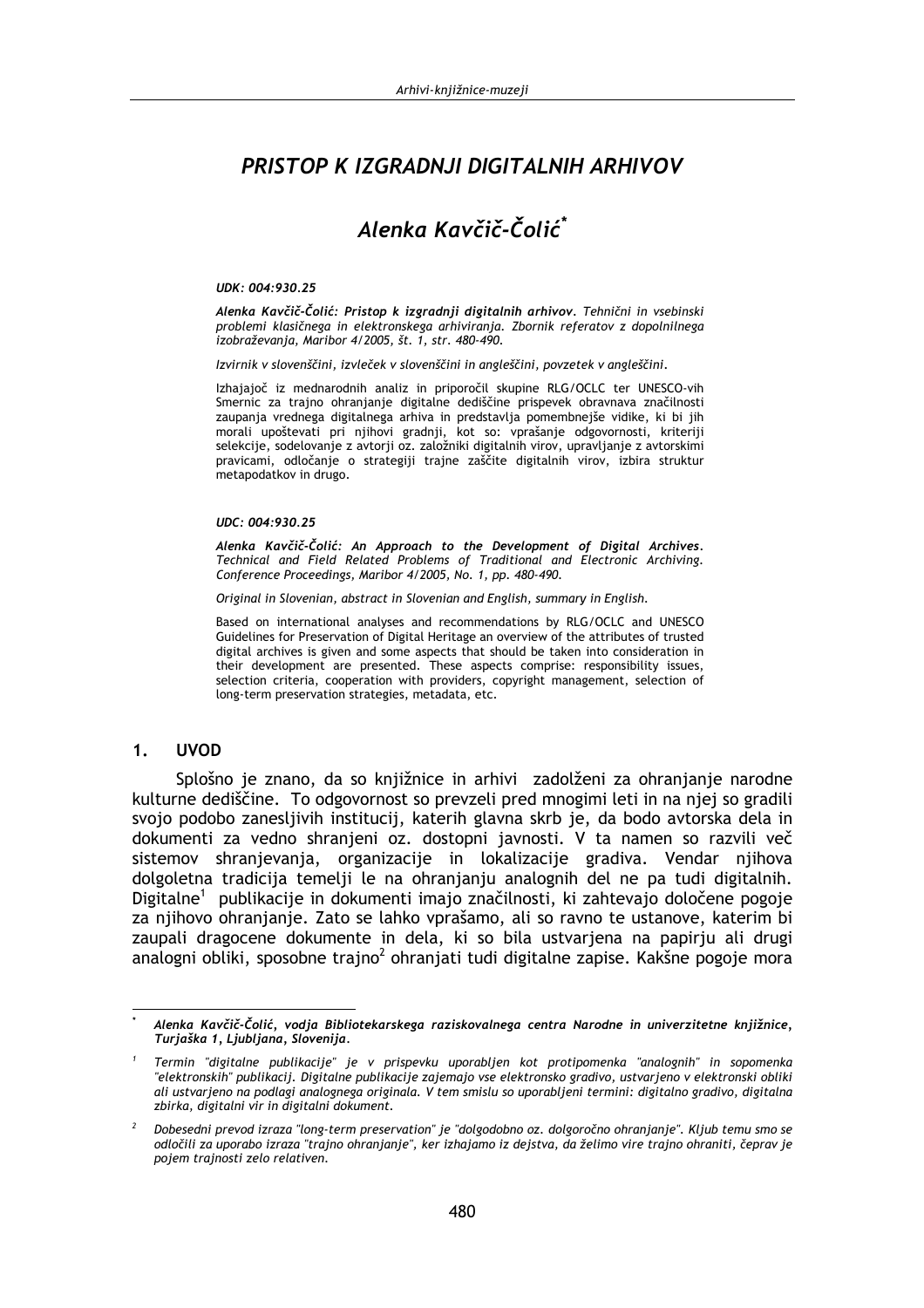zadovoliiti ustanova, da bi bila vredna našega zaupania tudi pri shranjevanju digitalnega gradiva? Obliube in zagotovila ne zadostujejo.

Že leta 1994 je Komisija za trajno ohranjanje in dostop (Commission on Preservation & Access) iz Washingtona, v sodelovaniu z Skupino raziskovalnih kniižnic za arhiviranje digitalnih informacij (RLG Taks Force on Archiving of Digital Information) ugotovila potrebo po definiciji pogojev, ki jih morajo izpolnjevati zanesljivi digitalni repozitoriji<sup>3</sup>. V njihovem poročilu iz leta 1996 (Garret & Waters, 1996, str.5) je med ostalim našteto, da je za trajno ohranjanje digitalnega gradiva nujno potrebna ustrezna infrastruktura za podporo distribuiranega sistema digitalnih repozitorijev; zadostno število zaupanja vrednih organizacij, ki bi bile sposobne shranjevati, migrirati in omogočiti dostop do digitalnih zbirk; ter uvajanje prakse dodeljevanja certifikatov, ki bo povečal zanesljivost digitalnih arhivov.

Leta 2000 je RLG (Research Libraries Group) začela sodelovati z OCLC (Online Computer Library Center) in rezultat tega sodelovanja je poročilo: Trusted digital repositories: attributes and responsibilities, ki ga je RLG objavila leta 2002. Publikacija je zelo pomembna, ker obravnava značilnosti in vse odgovornosti, ki jih morajo prevzeti zaupanja vredni digitalni arhivi (trusted digital repositories). Med avtorii so znani strokovnjaki s področja trajnega ohranjanja digitalnega gradiva. Catherine Lupovici, vodia oddelka za digitalno knjižnico v francoski nacionalki, je sodelovala v evropskem projektu NEDLIB (Networked European Deposit Library)<sup>4</sup>, ki je imel za cilj razvoj depozitnega sistema za trajno ohranjanje digitalnih publikacij. V okviru projekta je prispevala k oblikovanju modela metapodatkov za trajno ohranjanje v digitalnem repozitoriju<sup>5</sup>. Deborah Woodyard, tedanja koordinatorka za trajno ohranjanje digitalnega gradiva v British Library, je zelo aktivna v RLG tudi na področiu definicije metapodatkov za trajno ohranjanje. Colin Webb, direktor službe za trajno ohranjanje pri avstralski nacionalni knjižnici, je avtor poznejšega dela iz leta 2003, Guidelines for the preservation of digital heritage (y nadaljnjem besedilu Smernice), ki je nastalo po naročilu UNESCO. Omenjene Smernice po vsebini sledijo UNESCO-vi Listini o trajnem ohranjanju digitalne dediščine, ki je bila sprejeta na 32. seji Generalne Konference UNESCO oktobra 2003, in obravnavajo vse vidike pri gradnii digitalnih arhivov.

V nadalievanju so naštete značilnosti in odgovornosti zaupanja vrednih digitalnih arhivov, predstavljeni so tudi pomembnejši vidiki, ki bi se morali na osnovi navedenih priporočil in smernic upoštevati pri njihovi gradnji.

#### $2.$ ZNAČILNOSTI IN ODGOVORNOSTI ZAUPANJA VREDNIH DIGITALNIH ARHIVOV

Na osnovi poročila RLG/OCLC iz leta 2002 je glavna naloga zaupanja vrednega digitalnega arhiva (trusted digital repository<sup>6</sup>) omogočiti določeni skupnosti v sedanjosti in prihodnosti zanesljiv in trajen dostop do ohranjenih digitalnih virov. V

V besedilu je pomen arhiva širši od repozitorija. Medtem ko digitalni repozitorij označuje računalniško aplikacijo za shranjevanje digitalnega gradiva, digitalni arhiv predstavlja organizacijo in sistem za trajno ohranjanje, vključno z dejavnostmi, ki so potrebne, da bi se to ohranjanje izvajalo. Digitalni arhiv je lahko del knjižnice, arhiva ali muzeja.

Domača stran projekta http://www.kb.nl/coop/nedlib/ (pregledano 21, 9, 2004.)

 $\overline{5}$ Lupovici, Catherine and Masanès, Julien: Metadata for Long Term Preservation. - Den Haag: Koninklijke Bibliotheek, 2000. (NEDLIB Report series; 2).

 $6\overline{6}$ V literaturi se pogosto mešata pojma arhiv in repozitorij. Pri nazivu Trusted digital repository je uporabljen termin repozitorij za označevanje arhivskega sistema.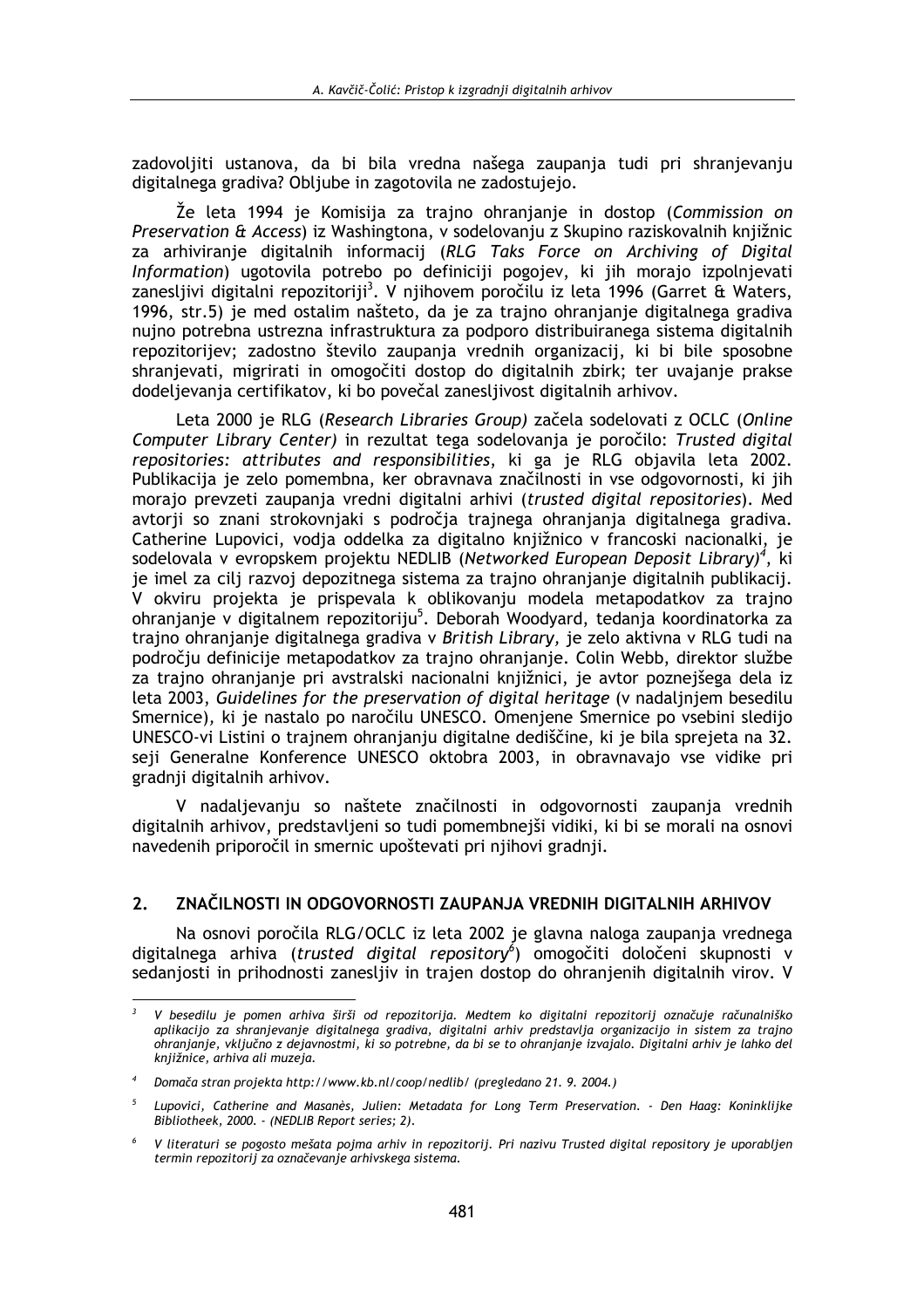istem poročilu se navajajo njegove glavne značilnosti (Research Libraries Group,  $2002. str. 13$ :

- 2.1 Njegov repozitorij je usklajen z referenčnim modelom OAIS (Open Archival Information System).
- 2.2 Odgovoren je za svoje poslovanje. Njegovo poslovanje mora biti v skladu dobre prakse in zagotavljati mora zanesljivost in trajnost. Slediti mora domačim in/ali mednarodnim standardom glede infrastrukture, potrebne za delovanje repozitorija, varnostnega preslikovanja in drugih varnostnih ukrepov. Mora imeti jasno definirano politiko in strategijo glede nabave, vzdrževanja, dostopa do gradiva in sodelovanja z vlagatelji vsebin. Poslovanje mora biti transparentno javnosti.
- 2.3 Organizacijsko je zanesljiv. Organizacija, ki prevzame vlogo digitalnega arhiva, mora pokazati, da je zanesljiva. Cilj trajnega ohranjanja digitalnega gradiva mora biti jasno naveden v njeni strategiji. Dejavnosti, navedene v njenem ustanovitvenem aktu, so usklajene z odgovornostjo, ki jo prevzema na področju ohranjanja digitalnih virov. Poleg tega mora imeti ustrezno infrastrukturo, strokovne kadre za gradnjo in vzdrževanje digitalnega arhiva. Mora tudi imeti formalni sukcesijski načrt.
- 2.4 Finančno je zanesljiv. Organizacija, ki opravlja vlogo digitalnega arhiva, mora imeti zanesljiv dolgoročni in kratkoročni poslovni načrt, v katerem je predviden redni pritok finančnih sredstev za dejavnost, razvoj in vzdrževanje digitalnega repozitorija.
- 2.5 Zagotavlja tehnološko in procedurno ustreznost pri trajnem ohranjanju. Digitalni arhiv mora predvideti različne strategije za trajno ohranjanje in v ta namen mora zagotoviti ustrezno informacijsko-tehnološko infrastrukturo ter natančen načrt postopkov in scenarijev pri izvajanju omenjenih strategij.
- 2.6 Zagotavlja visoko sistemsko varnost svojega repozitorija. Digitalni arhiv mora poskrbeti za politiko in prakso pri zagotavljanju varnosti digitalnega gradiva. Rešiti mora problem preslikovania, avtorizirania in podvajania podatkov, zagotoviti mora sistem za overovitev dostopa do repozitorija, za ustvarianje varnostnih kopij gradiva ter zelo zanesljiv požarni zid. Mora imeti načrt za primer izpada sistema, izgube ali spremembe podatkov ter možnost za povrnitev izgublienih podatkov.
- 2.7 Odgovoren je za vse vidike svojega delovanja. Zaupanja vredni arhiv mora prevzeti odgovornost za svoje delovanje, za izbiro gradiva, za upravljanje s celotnim življenjskim ciklusom digitalnega gradiva, za izpolnjevanje pričakovanj interesnih skupnosti, za urejanje avtorsko-pravnih vidikov in za vse stroške pri trajnem ohranjanju.

Vse naštete značilnosti so pomembne in se upoštevajo pri dodeljevanju certifikatov. Skupina RLG/OCLC se zavzema za uvajanje sistema certificiranja, ki bi potekal postopoma v več fazah in bi se po nekaj letih prenavljalo (Research Libraries Group, 2002, str. 33). V Nemčiji je Deutsche Initiative fur Netzwerkinformation leta 2003 začel z dodeljevanjem DINI-jevega certifikata (DINI-Certificate, 2003) organizacijam, ki zadovoljujejo osnovne kriterije za trajno ohranjanje digitalnega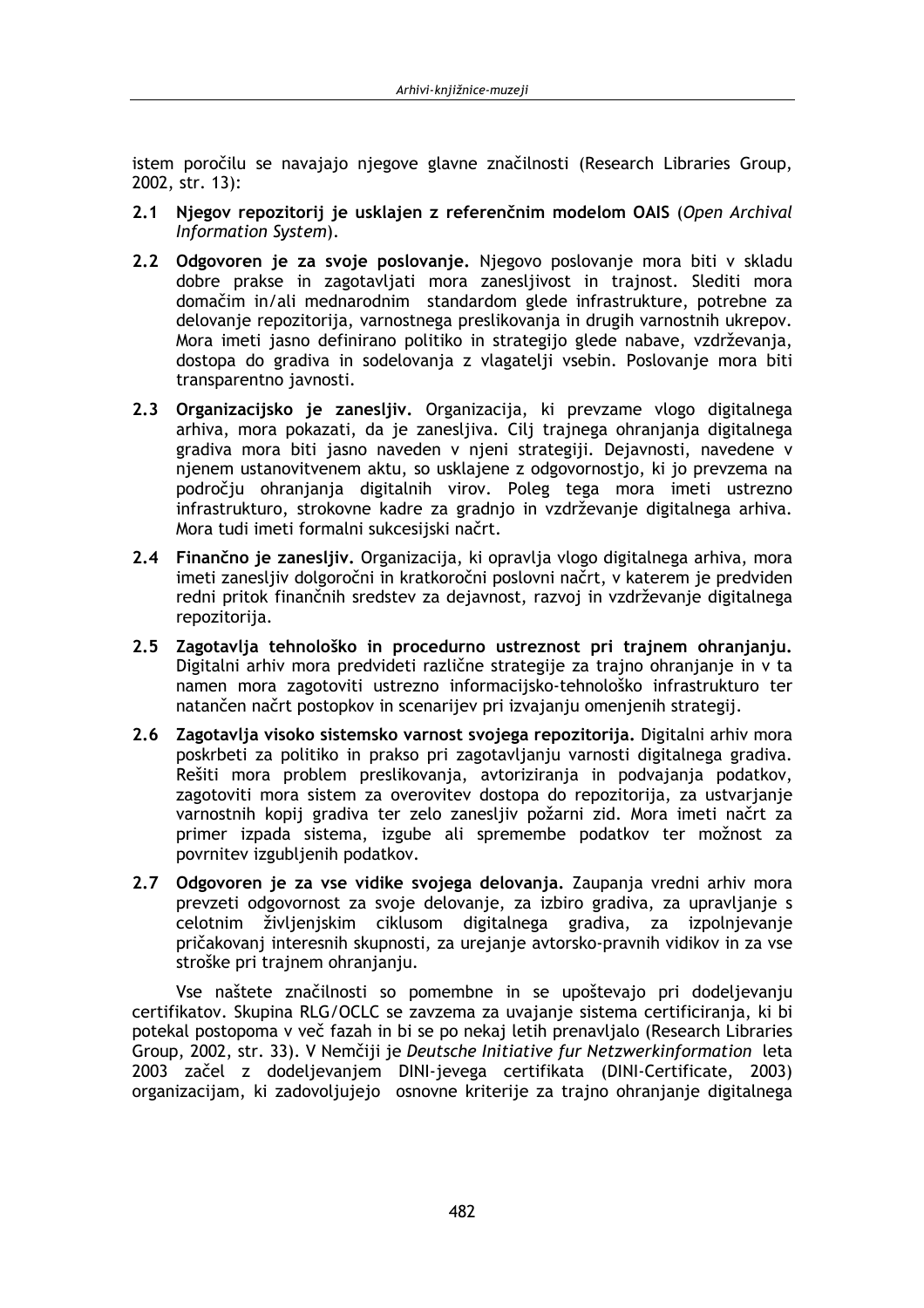gradiva. Podlaga za analizo so vprašalniki, ki jih zainteresirane arhivske organizacije izpolnijo in posredujejo DINI ter plačilo določenega zneska za kritie stroškov<sup>7</sup>.

#### $\overline{\mathbf{3}}$ PRISTOP K IZGRADNJI DIGITALNIH ARHIVOV

V UNESCO-vih smernicah se upoštevajo vse naštete značilnosti in odgovornosti digitalnih repozitorij. Ker pa so po vsebini priporočila za izgradnjo digitalnih arhivov, so opisani postopki in vidiki, ki jih moramo upoštevati pri njihovi izgradnji. Te postopke lahko povzamemo v naslednjih točkah:

- prevzemanje odgovornosti za trajno ohranjanje digitalnega gradiva,  $\bullet$
- kriteriji izbire digitalnih virov,  $\bullet$
- sodelovanje z avtorji/založniki digitalnih virov,  $\bullet$
- urejanje avtorsko-pravnih vidikov,  $\bullet$
- $\bullet$ izbira metodologije ohranjanja digitalnih virov,
- usklajenost arhivskega sistema z referenčnim modelom OAIS,
- izbira primernih metapodatkov.

### 3.1 PREVZEMANJE ODGOVORNOSTI ZA TRAJNO OHRANJANJE DIGITALNEGA **GRADIVA**

O odgovornostih je bilo govora v prejšnjem poglavju. Zelo pomembno je, da se organizacija, ki se odloča za trajno ohranjanje, zaveda vseh odgovornosti, ki jih pri tem prevzema. Vlogo digitalnega arhiva lahko prevzame ustanova, ki že ima izkušnje pri trajnem ohranjanju kulturne dediščine, npr. knjižnica, arhiv ali muzej. Lahko pa je tudi institucija, ki na komercialni osnovi ponuja storitev trajnega ohranjanja določene digitalne zbirke. Tega v Sloveniji še nimamo. Seveda so odgovornosti različne glede na zvrst gradiva, čas in način ohranjanja. Pomembno pa je, da nekdo prevzame odgovornost.

Ta odgovornost je lahko tudi razdeljena med različne institucije. Tako na primer nacionalne knjižnice skrbijo za pisno kulturno dediščino v digitalni obliki, arhivi za arhivsko digitalno gradivo, univerze za elektronske disertacije ali magistrske naloge, muzeji pa za digitalne publikacije ali digitalizirane podobe svojih eksponatov.

Odgovornost je lahko tudi časovno omejena. Elektronske založbe lahko prevzamejo odgovornost v času trajanja nijhovega elektronskega založniškega programa. S prenehaniem delovania ali z odstranievaniem starih arhivov lahko to odgovornost prenesejo na drugo institucijo.

Priporočlijvo je, da ena od organizacij prevzame vodilno vlogo oz. da koordinira dejavnosti na svojem področju ohranjanja. Optimalno bi bilo, da se različne ustanove povežejo v mrežo in redno usklajujejo svoje izkušnje in odgovornosti.

V smernicah se priporoča, da jasno definiramo gradivo, za katero prevzemamo odgovornost.

Cena pridobivanja DINI-jevega certifikata za člane iz neprofitnih organizacij je 50€, iz profitnih organizacij pa 150€. Cena za nečlane iz neprofitnih organizacij je 100 €, iz profitnih pa 250€.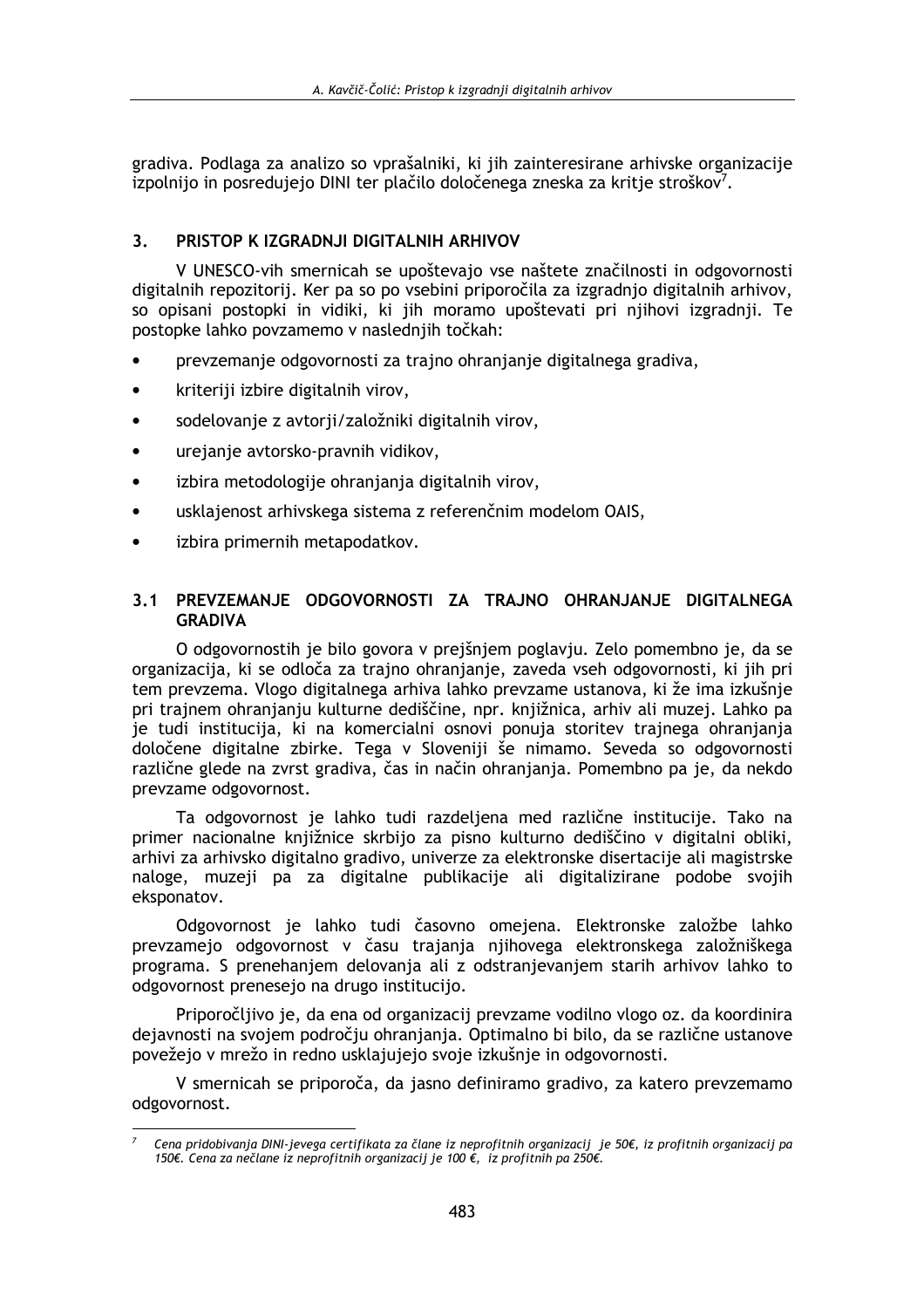### 3.2 KRITERIJI IZIBIRE DIGITALNIH VIROV

Izbira digitalnih virov je zelo težka naloga, predvsem zaradi vse večjega števila digitalnih publikacij, samostojnih elektronskih založnikov, specifičnih formatov in podobno. Danes težko predvidimo ali bo ohranianie določenega digitalnega vira pomembno za prihodnost. Težko tudi ugotavljamo, ali je digitalno delo, ki ga želimo ohraniti, avtentično. Ohranjanje ne sme potekati mimo dovoljenj imetnikov avtorskih pravic.

Pomembno je, da pri izbiri digitalnih virov dajemo prednost publikacijam, ki so nastale v digitalni obliki ter vsebinam, ki so znanstvenega, strokovnega ali drugega nacionalnega pomena. Seveda je odločitev tudi odvisna od razpoložljivih kadrov in zmožnosti sistema za shranjevanje.

V smernicah se priporoča, da se pred začetkom zbiranja digitalnega gradiva formalno določijo pravila pri njihovi izbiri. Omenjena pravila bi morala pomagati rešiti naslednje dileme:

- kako ravnati v primeru, ko je isti vir na več nosilcih (npr. tiskano na papirju, na magnetnih trakovih, na CD-ROM-u in/ali na medmrežju);
- kako ravnati v primeru, ko obstaja novejša različica (izdaja) digitalnega dokumenta, ki vsebuje manjše popravke in te ne vplivajo na vsebino;
- kako ravnati v primeru, ko imamo isti digitalni dokument v različnih formatih (npr. HTML, MS Word, PDF);
- po kakšnih postopkih lahko ugotovimo verodostojnost originalnih digitalnih dokumentov.

Pri izbiri nam pomaga, če lahko predvidimo, kdo bo uporabnik digitalnega dokumenta y prihodnosti in ali lahko zagotovimo ysa avtorsko-pravna dovoljenja za njegovo ohranjanje. Selekcija naj bi temeljila na vrednosti gradiva, kar pomeni, da stroški njegovega prevzemanja, ohranjanja in vzdrževanja ne bi smeli biti večji od njegove vrednosti.

## 3.3 SODELOVANJE Z AVTORJI/ZALOŽNIKI DIGITALNEGA GRADIVA

V smernicah je velik poudarek na sodelovanje z avtorij in založniki digitalnega gradiva. Ti nam pomagajo, da izvemo podatke o vseh udeležencih v procesu publikacije in pridobimo tudi vse informacije, ki so pomembne za trajno ohranjanje gradiva. Če lahko sledimo publikaciji od njenega nastanka, lahko tudi vplivamo na formate za skladiščenje in na standardizacijo postopkov pri objavi publikacije. Smernice tudi priporočajo, da se digitalni viri ohranjajo v formatih odprtega (nekomercialnega) tipa, ki lahko olajšajo procese njihove konverzije v novejše ali druge različice. Obenem imamo zagotovilo o avtentičnosti in celovitosti pridobljenega gradiva.

Poleg naštetega nam sodelovanje z avtorji in založniki pomaga pri razumevanju pomembnosti in načina delovanja njihovih publikacij, značilnosti ciljne publike in načrtovanega trenda razvoja informacijske tehnologije založnikov ter želje samih avtorjev.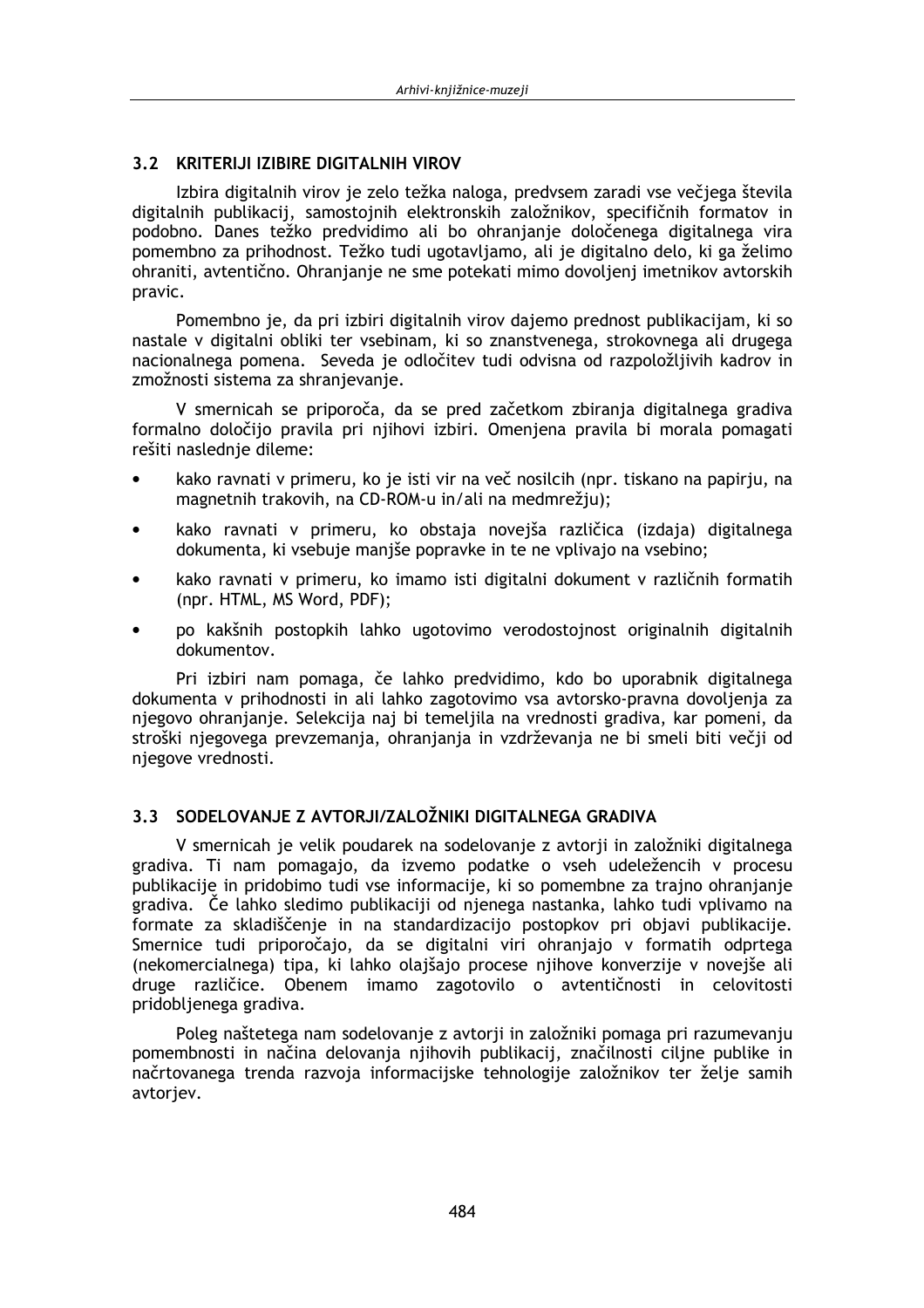## 3.4 UREJEVANJE AVTORSKO-PRAVNIH VIDIKOV

Ob arhiviranju digitalnih virov moramo zagotoviti tri zvrsti avtorskih pravic:

- pravica do prevzemanja (preslikovanje digitalnega vira v arhiv),
- pravica do dostopa (preslikovanie digitalnega vira na delovni prostor računalnika v mreži).
- pravica do uporabe strategii za dolgoročno ohranjanje (pravica do podvajanja kopije digitalnega vira, do posegov v dokument zaradi uporabe strategij za dolgoročno ohranjanje - konverzije, migracije ...).

Nacionalkam in arhivskim institucijam lahko zakonodaja o obveznem izvodu publikacij omogoča prvo pravico. Druge dve pa morajo biti posebej zagotovljene s pogodbo ali licenco.

Vsekakor pa je pomembno, da so digitalni viri ohranjeni brez zaviralcev ali omejevalcev dostopa, saj jih je lažje uporabiti v prihodnosti.

Leta 1999 sta CENL in FEP pripravila dokument "Code of practice for the voluntary deposit of electronic publications"(CENL & FEP, 1999), kjer sta določila tudi osnove za sodelovanje z založniki in avtorji pri depozitu digitalnih virov.

### 3.5 IZBIRA METODOLOGIJE OHRANJANJA DIGITALNIH VIROV

Pri dobrem programu ohranjanja je zelo pomembno, da pred vnosom digitalnega vira v arhiv določimo možne strategije za njegovo trajno ohranjanje. Izbira določene strategije ohranjanja je zelo odvisna od dovoljenj imetnikov avtorskih pravic in od značilnosti samega digitalnega vira. Najprej moramo ugotoviti, kaj želimo ohraniti pri digitalnem viru.

Digitalni vir sestavlja več nivojev:

- Fizični nivo predstavlja digitalni zapis oz. sama oznaka na nekem fizičnem nosilcu, ki je lahko CD-ROM, disketa, magnetni trak ali kaj drugega;
- Logični nivo je sintaksa ali programski jezik, v katerem je ohranjen zapis. Pri novejših različicah računalniških programov se ta lahko tudi povsem spremeni. Enako pri konverzijah v druge računalniške aplikacije;
- Konceptualni nivo nam omogoča dostop do vsebine digitalnega vira. Na primer:  $\bullet$ ne glede na to, ali je datoteka v PDF ali v Word-u, jo mi lahko preberemo;
- Nivo posebnih značilnosti digitalnega vira to so vse tiste značilnosti, ki naredijo digitalni vir tak, kot je, in ki so pomembne za uporabnika. Na primer: ni vseeno, če je pri digitalizirani sliki muzejskega eksponata ali umetnine zmanišana resolucija ali razpon barv oz. če besedilo, ki je v PDF formatu ne moremo nikakor spreminjati ali če je ohranjeno kot digitalna slika in ne moremo iskati po niem.

Pri izbiri strategiji za trajno ohranjanje upoštevamo, kaj je bolj pomembno ohraniti: podatkovni tok, ki sestoji iz fizičnega in logičnega nivoja, ali dostop do vsebine digitalnega vira, katerega sestavljata konceptualni nivo oz. nivo posebnih značilnosti.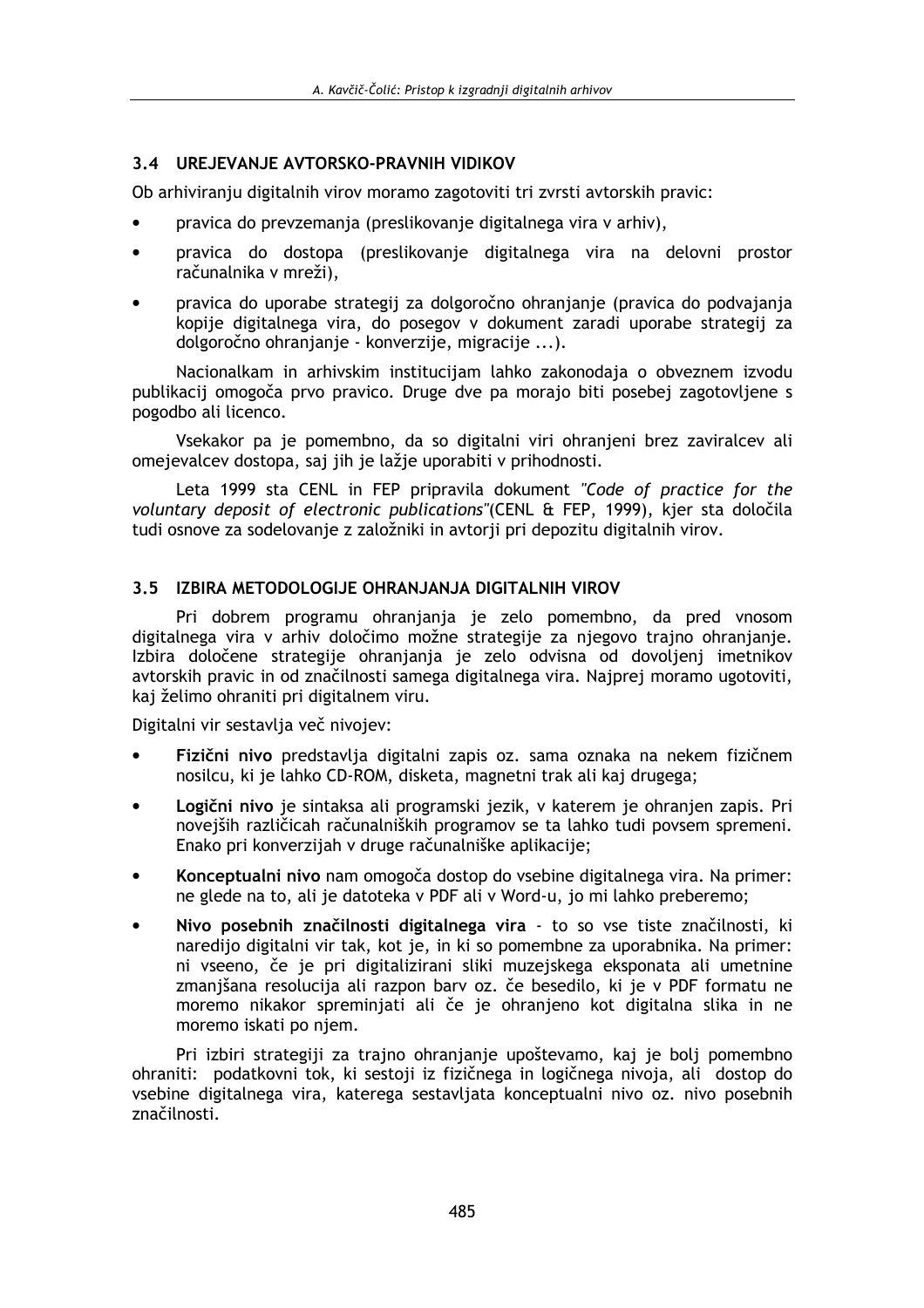#### **OHRANJANJE PODATKOVNEGA TOKA**  $3.5.1$

Pri skladiščenju podatkovnega toka mora repozitorij v digitalnem arhivskem sistemu imeti zadostno kapaciteto, da prenese tudi večje količine podatkov. (V Tabeli 1 je nekaj primerov digitalnih virov in nijhove potrebe po računalniškem spominu.) Omogočiti mora varnostno podvajanje podatkov, v primeru nesreč pa mora imeti tehnično podporo za hitro reagiranje. Poleg tega mora repozitorij biti sposoben upravljati z redundantnim digitalnim gradivom in avtomatsko preverjati napake.

| 10 vrstic besedila v ASCI                                       | 1 Kb            |
|-----------------------------------------------------------------|-----------------|
| Statična spletna stran v HTML                                   | 20 Kb           |
| Povprečna spletna stran na internetu (50% slik in 50% besedil)  | 11 Kb           |
| Digitalni članek v PDF                                          | 50-500 Kb       |
| 200-2.000 revij s 340 člankov po 10 str. v času 10-ih let v PDF | 1 Tb            |
| 2.000-20.000 knjig po 100 str. v PDF                            | 1 Tb            |
| Digitalizirana publikacija v TIFF                               | 20-200 Mb       |
| $5-50$ str. v TIFF                                              | 1 Gb            |
| 50-500 knjig po 100 str. v TIFF                                 | 1 Tb            |
| Industrijska baza podatkov                                      | 1 Pb            |
| Digitalizirana publikacija v JPEG                               | 50 Kb-1 Mb      |
| CD-ROM                                                          | Max. 650-700 Mb |

Zaradi omejene življenjske dobe fizični nosilci nikakor ne morejo biti predmet trajnega ohranjanja. Vemo, da imajo magnetni nosilci (trdi disk, trakovi) kljub veliki kapaciteti (do 200 Gb ali več) življenjsko dobo ca. 5 let, optični (CD-ROM/DVD) pa celo do 100 let<sup>8</sup>, vendar so nijhove kapacitete precej maniše (ca. 4 Gb). V vsakem primeru je optimalno načrtovati prenos na nove nosilce vsakih pet let.

#### OHRANJANJE DOSTOPA DO DIGITALNEGA VIRA  $3.5.2$

Pri ohranjanju dostopa ni enotnih rešitev. V vsakem primeru obstaja nevarnost izgube podatkov. Poleg tega ta pristop lahko zahteva visoke finančne stroške.

V Smernicah se obravnavajo mogoče strategije za trajno ohranjanje dostopa do digitalnega vira. Te so:

- ohranjanje tehnologije (muzejski pristop);
- reinkarnacija starih strojev (s pomočjo dodatnih čipov na hardveru);

V okviru češke nacionalne kniižnice Klementine deluie podietie, ki opravlja zunanje izvajanje digitalizacije za knjižnico. V tem podjetju imajo tehnologijo, s pomočjo katere letno merijo kvaliteto CD-ROM-ov, na katerih shranjujejo digitalizirano gradivo. Meritve so pokazale, da se njihova kvaliteta s časom manjša do nekaj odstotkov na leto.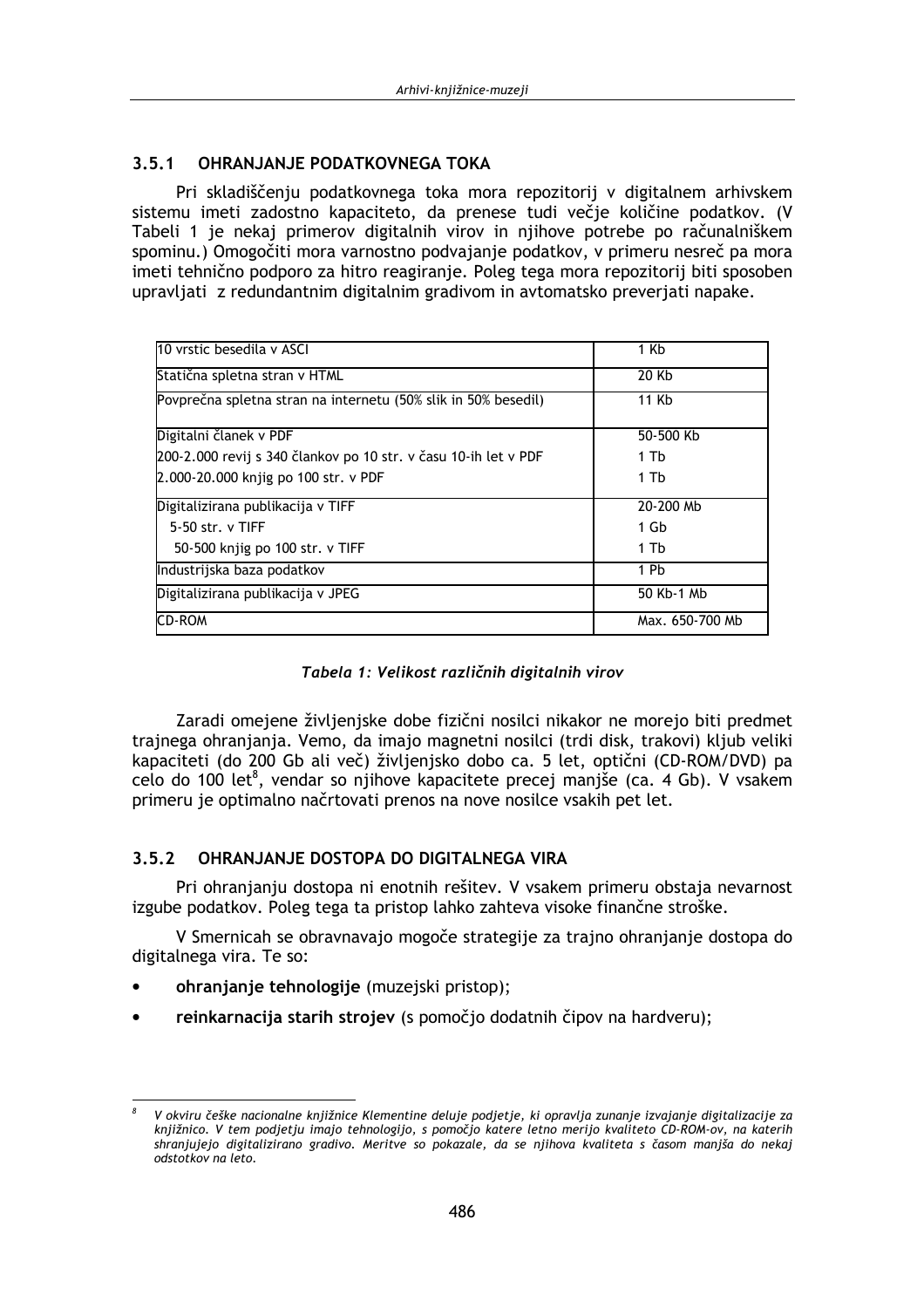- migracija (prenos podatkov iz ene generacije softvera/hardvera v drugo: menja se logični format, vsebina pa je lahko predstavljena z novo strojno in/ali programsko opremo). Ločimo med:
	- $\bigcap$ migraciio verziie (npr. SGML > HTML > XML),
	- migracijo formata (sprememba logičnega formata),  $\Omega$
	- migracija dostopnosti.  $\bigcap$
	- reinženiring softvera (nove platforme in operacijski sistemi);  $\circ$
- emulacija (dodatki v hardveru/softveru, ki omogočajo, da se določena tehnologija obnaša kot druga - npr. novi operacijski sistem - dokument obdrži originalno logično kodo;
- nedigitalne metode (tiskanje, mikrofilmiranje ...);
- kombinacija strategij (tiskanje in shranjevanje v digitalni obliki);  $\bullet$
- druge metode (npr. abstrakcija podatkov UVC Universal Virtual Computer) (Lorie, R.A., 2001);
- povrnitev podatkov (data archeology).

Če je prioriteta ohranjanje fizičnega nivoja, bi morali poskrbeti, da ohranimo tehnološko okolje, v katerem je digitalni vir bil berljiv, ali razviti emulacijo, ki nam bo omogočila dostop do digitalnega vira brez spremembe njegovih lastnosti. Vendar ne smemo pozabiti, da je s časom vse težje vzdrževati staro informacijsko tehnologijo, ker so nadomestni deli in znanje, ki spremlja to tehnologijo, vse manj dosegljivi.

Če je pa za nas pomembnejši konceptualni nivo, potem se bomo odločili za migracijo digitalnega vira v višjo različico ne glede na logični nivo.

Pri zahtevnejših virih pa bomo morali najti pravi način za ohranjanje večine specifičnih lastnosti.

Zanimive so izkušnje nacionalne knjižnice Nove Zelandije, kjer ohranjajo originalni digitalni dokument, ne glede na to, ali je še berljiv, in z njim še različico, ki je berljiva in je prilagojena novejši tehnologiji.

### 3.6 USKLAJENOST ARHIVSKEGA SISTEMA Z REFERENČNIM MODELOM OAIS

OAIS je bil leta 2003 sprejet za standard (ISO 14721:2003) pri izgradnij vseh digitalnih arhivov. Omenjeni standard definira OAIS kot "arhiv, ki je sestavljen iz organizacije liudi in sistemov in ki je sprejel odgovornost, da trajno ohranja informacije in omogoča določeni skupnosti dostop do le-teh" (CCSDS, 2002, str. 1). OAIS natančno opisuje funkcionalni in informacijski model, ki predstavljata ogrodje za izgradnjo digitalnih arhivov, in se ne spušča v specifikacijo tehnologije, praktičnih standardov in metapodatkov. To je prepuščeno posamičnemu arhivu glede na vsebino gradiva in funkcijo, ki jo ima v svojem okolju.<sup>9</sup>

Več o Teoretičnem modelu OAIS v Kavčič-Čolić, A., 2004.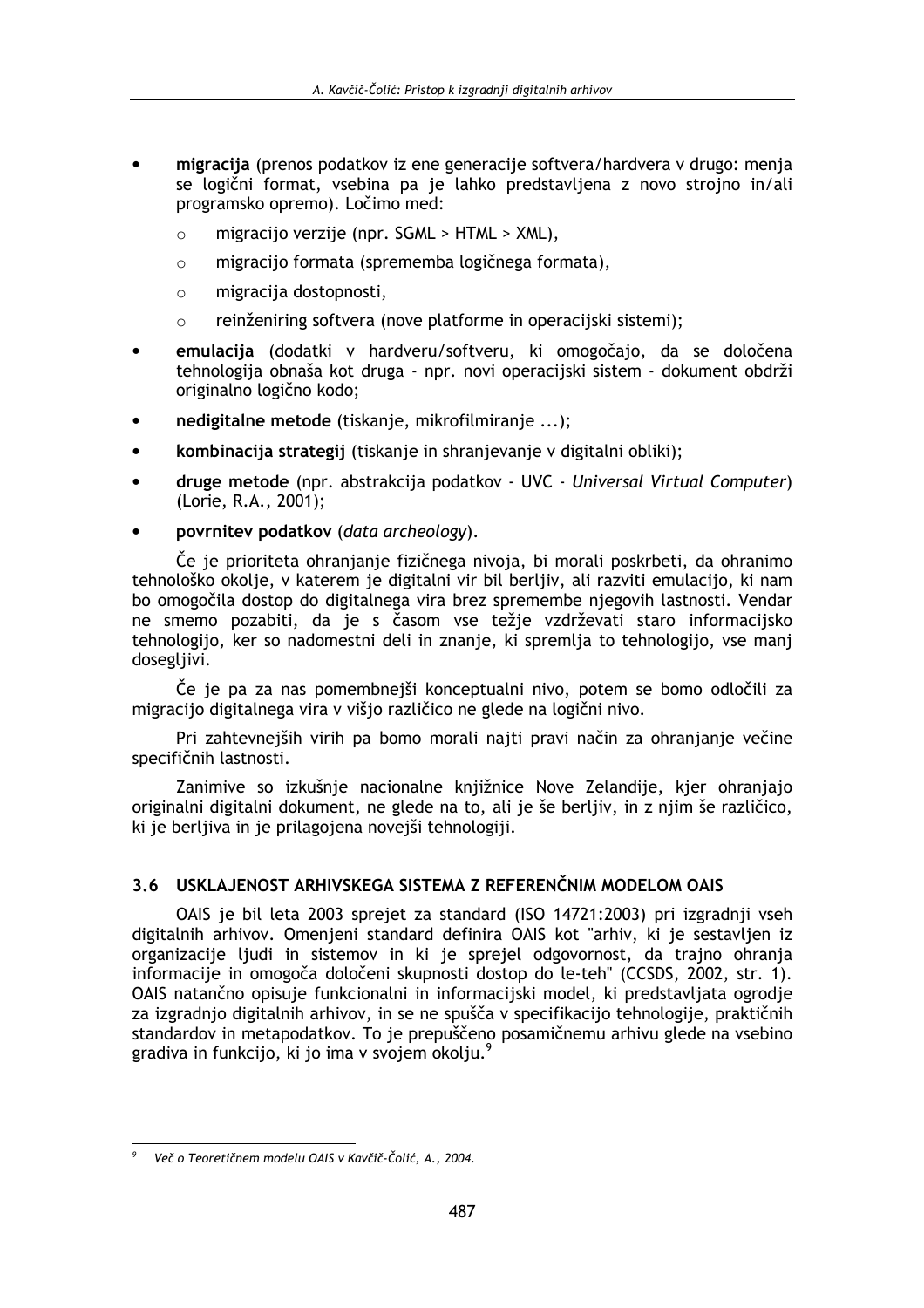## 3.7 IZBIRA PRIMERNIH METAPODATKOV

Na osnovi referenčnega sistema OAIS potrebujemo različne tipe metapodatkov za spremljanje digitalnih virov v arhivskem sistemu. Splošno znana delitev po funkciji loči metapodatke na:

- Deskriptivne metapodatke poznamo jih tako v bibliotekarstvu kot v arhivistiki. Pomagajo nam pri opisu in identifikaciji vira v repozitoriju. Danes je že nekaj uveljavljenih struktur formatov, ki omogočajo opis virov, kot so npr. formati tipa Marc, Dublin Core ali EAD;
- Strukturne metapodatke (METS, MODS ...) posredujejo informacije strukturi digitalnih virov. To je predvsem pomembno pri kompleksnih oblikah, na primer monografijah ali zbornikih oz. pri multimedijskih digitalnih virih;
- Administrativne metapodatke uporabljajo se za upravljanje in. administriranje digitalnih virov. Posredujejo informacije o nabavi, lokaciji, različici ipd.;
- Tehnične metapodatke posredujejo informacije o privilegijih dostopa, formatih o delovanju sistema itd.;
- Metapodatke za trajno ohranjanje. Nobeden od omenjenih metapodatkov ne posreduje informacij, ki so pomembne za trajno ohranjanje digitalnih virov. To nalogo imajo metapodatki za trajno ohranjanje (long-term preservation metadata) vsebujejo informacije o formatu oz. o strukturi bitnega toka (bit stream) digitalnega vira, značilnosti aplikacije, s katero lahko odpremo digitalni dokument, informacije o njegovih lastnostih in funkcionalnostih, spremembe izvedene na njem itd.

V času od leta 2002-2004 je Narodna in univerzitetna knjižnica v sodelovanju z Institutom "Jožef Stefan" sodelovala v projektu "Metodologija zbiranja in arhiviranja slovenskih elektronskih publikacij na medmrežju" (ASEP). Projekt je sofinanciralo Ministrstvo za šolstvo, znanost in šport, Ministrstvo za kulturo in Ministrstvo za informacijsko družbo v okviru Ciljnega raziskovalnega programa "Konkurenčnost Slovenije 2001-2006". V okviru projekta smo izdelali izčrpno metodologijo arhiviranja digitalnih publikacij na medmrežju. Ena od pomembnih nalog je bila tudi izdelava osnovnega nabora metapodatkov za opis digitalnega gradiva, ki naj bi se ohranjalo za prihodnost. Takrat smo na osnovi mednarodnih izkušniah na projektih NEDLIB. CEDARS in ugotovitvah v okviru skupine RLG/OCLC pripravili nabor metapodatkov za traino ohranianie digitalnih virov (Kavčič-Čolić, 2004/1). Vendar se je situacija od takrat nekoliko spremenila in mnoge metapodatke za trajno ohranjanje digitalnih virov, predvsem tehnične narave, je možno avtomatsko vnašati v arhivski sistem.

RLG in OCLC je ustanovil ekspertno mrežo PREMIS (PREservation Metadata Implementation Strategies)<sup>10</sup>, ki ima za cilj določiti minimalni nabor metapodatkov za trajno ohranjanje digitalnih virov. Pomemben je tudi vpliv, ki ga ima v Evropi nabor metapodatkov novozelandske nacionalne knjižnice (Metadata standards ... 2002). Ta upošteva različne nivoje granularnosti digitalnih virov od nivoja zbirke do nivoja posamičnih datotek, iz katerih je vir sestavljen.

 $10$  Opis projekta PREMIS na URL: http://www.oclc.org/research/projects/pmwg/ (pridobljeno 7. 2. 2005).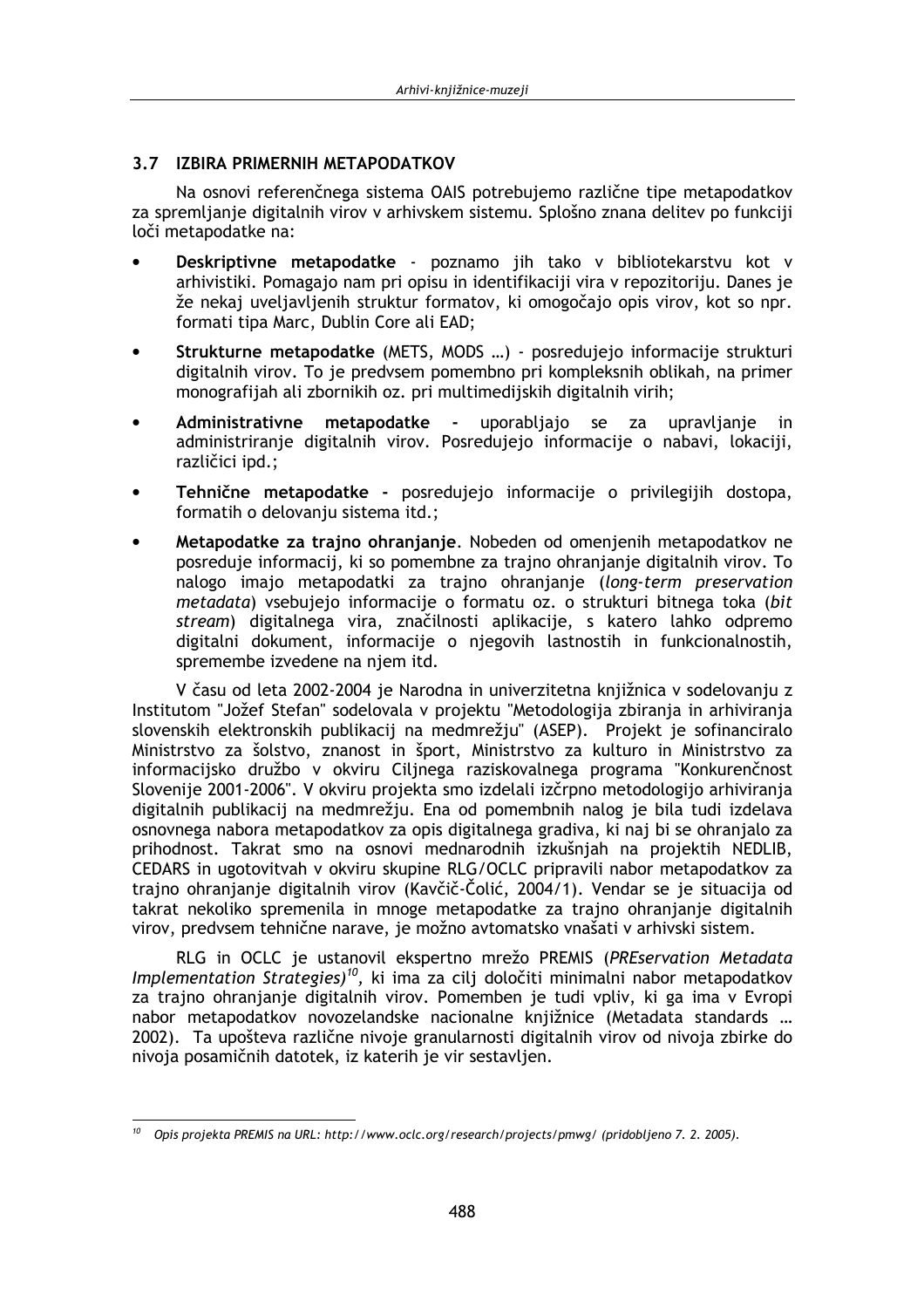#### ZAKLJUČEK  $\overline{\mathbf{4}}$ .

Področje trajnega ohranjanja digitalnih virov je v eksperimentalnem razvoju. Trenutno lahko z gotovostjo trdimo, da nobena rešitev ni idealna. Le čas nam bo pokazal, ali smo zgrešili cili. Vendar, različni projekti in poskusi na nacionalni in mednarodni ravni kažejo, da je potrebno čimprej nekaj ukreniti in ne sedeti prekrižanih rok.

Zaskrbljujoče je, da so v zadnjih letih mnogi slovenski nacionalni programi podpirali dejavnosti s področja digitalizacije in gradnje digitalnih arhivov, vendar pred tem niso poskrbeli za ustvarjanje pogojev za ohranjanje tega gradiva. Kot smo videli v tem prispevku, mora nekdo prevzeti odgovornost in poskrbeti za ohranjanje za prihodnost.

Smernice pa so nastale na osnovi večletnih izkušenj institucij, ki so veliko prispevale k področju gradnje in razvoja digitalnih arhivov. Vsekakor nam dajejo izhodiščno točko pri odločanju in načrtovanju našega digitalnega arhiva, vendar je to lahko le en pristop, ki je nastal v specifičnih okoliščinah.

V Sloveniji bi bilo nujno potrebno ustanoviti mrežo strokovnjakov različnih profilov in iz različnih tipov organizacij, ki bi na nacionalni ravni skušali definirati standarde in priporočila za vse digitalne arhive. Podobne mreže se že ustanavljajo v tujini, na primer NESTOR (Network of Expertise in Digital Preservation) (Dobratz & Neuroth, 2004). Koordinatorji NESTOR-ja so večkrat izrazil željo in interes za sodelovanje z drugimi podobnimi nacionalnimi mrežami. V prihodnosti lahko pričakujemo vse več tovrstnega mednarodnega povezovanja. Sodelovanje s tujimi strokovnjaki in združenji nam lahko pomaga pri definiciji lastnega nacionalnega pristopa k gradnji digitalnih arhivov.

#### **LITERATURA** 5.

- CCSDS (Consultative Committee for Space Data Systems)(2002): Reference Model of an Open Archival Information System (OAIS): Recommendation for space data system standards: CCSDS 650.0-B-1.Blue Book, January 2002. - Washington: CCSDS Secretariat. Pridobljeno 21. 9. 2004 s spletne strani http://ssdoo.gsfc.nasa.gov/nost/isoas/ref\_model.html.
- CENL & FEP (1999): Code of practice for the voluntary deposit of electronic publications. Pridobljeno 7. 2. 2004 s spletne strani http://www.bl.uk/gabriel/fep/ (Partnerships & Projects).
- DINI-Certificate. Document and Publication Repositories (2003). Göttingen: Deutsche Initiative für Netzwerkinformation, October 2003. Pridobljeno 7. 2. 2004 s spletne strani http://www.dini.de/documents/Zertifikat-en.pdf.
- Dobratz, Susanne and Neuroth, Heike: nestor: Network of Expertise in Long-term STOrage of Digital Resources - A Digital Preservation Initiative for Germany (2004), D-Lib Magazine, 10(4) April. Pridobljeno 7. 2. 2004 s spletne strani http://www.dlib.org/dlib/april04/dobratz/04dobratz.html.
- Garret, John and Waters, Donald: Preserving Digital Information. Report of the Task Force on Archiving of Digital Information (1996). Commission on Preservation and Access and RLG. Pridobljeno 7. 2. 2004 s spletne strani http://www.rlg.org/legacy/ftpd/pub/archtf/final-report.pdf.
- Guidelines for the preservation of digital heritage (2003) / prepared by the National Library of Australia. -Paris: UNESCO. Pridobljeno 21. 9. 2004 s spletne strani http://unesdoc.unesco.org/images/0013/001300/130071e.pdf.
- Kavčič-Čolić, Alenka (2004/1): "Metapodatki za trajno ohranjanje elektronskih virov". Knjižnica 48(4), 2004, str. 97-119.
- Kavčič-Čolić, Alenka (2004/2): "Teoretični model digitalnih arhivov". Knjižnica 48(4), 2004, str. 63-75.
- Lorie, Raymond A. (2001): "A Project on Preservation of Digital Data". RLG DigiNews, 5(3), 15 June. Pridobljeno 5. 5. 2004 s spletne strani http://www.rlg.org/preserv/diginews/diginews5-3.html#feature2.